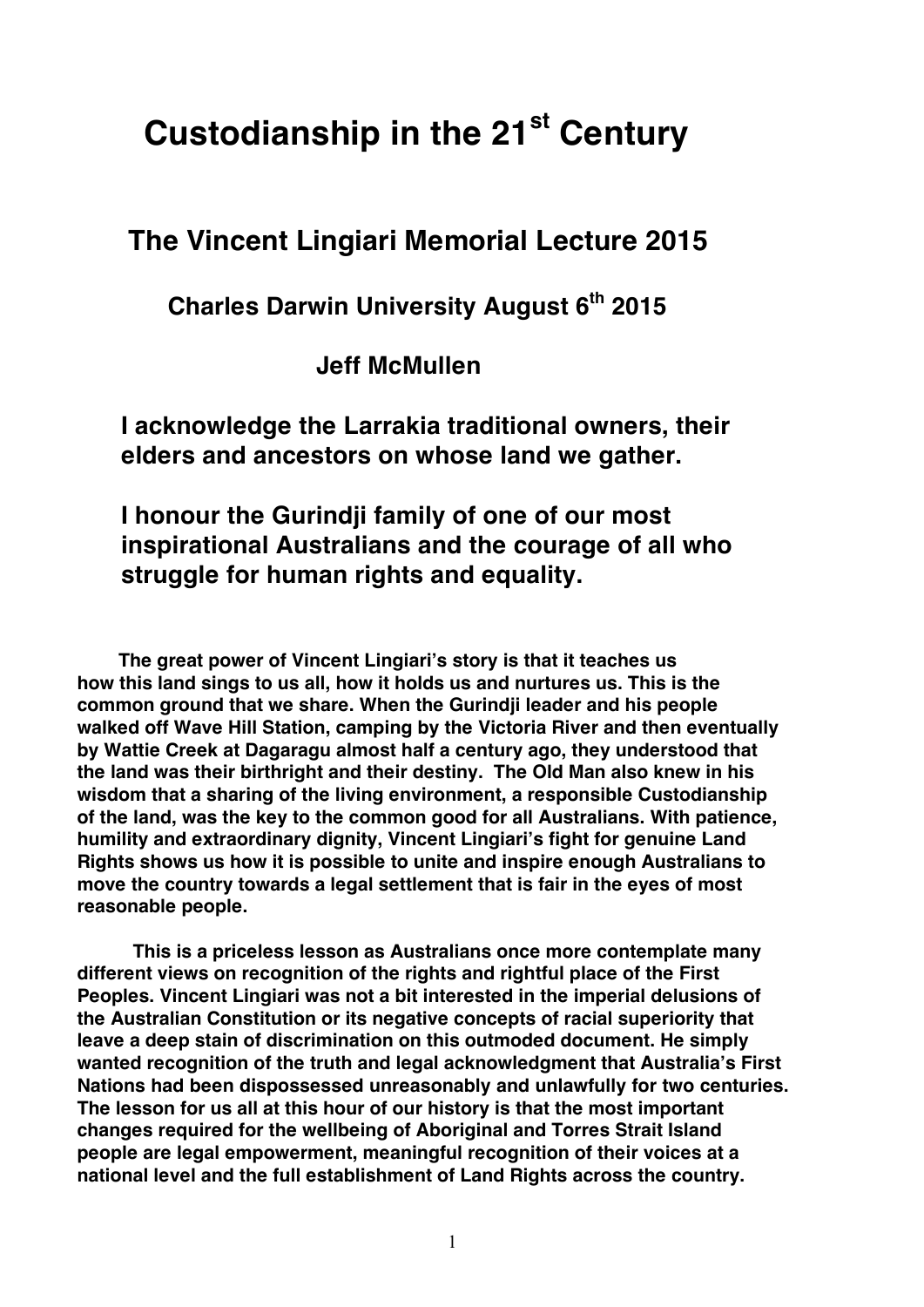**Our nation has wasted too much time on empty promises of equality, on self-serving wedge politics and power plays in Canberra by the Great White Protectors, on naked greed that threatens the common good and ravages the land and on divide and conquer tactics that split communities and set Aboriginal leaders against one another, brother against brother and sister against sister. After such a long period of oppressive policies that clearly fail Aboriginal people we need to think more deeply about Vincent Lingiari's conviction that it is possible to share this land fairly with everyone who now calls this country home.**

 **As a senior lawman, Vincent Lingiari was drawing on his grandfather's knowledge and connection to Gurindji country, reclaiming and asserting the core responsibility of custodianship. Like the very strongest earth science, this foundational concept of the Aboriginal system of knowledge gives every man, woman and child some responsibility to help maintain the balance of the living system of life, the source of wellbeing for all creatures now and into the future. This view of humans as sentient custodians is an optimistic and enlightened philosophy that gives us the very best chance of maintaining the health of our species and others. It stands in marked contrast to the ravenous selfishness of the predatory human who takes only what he wants with no consideration of the common good.**

 **After wandering the world for well over sixty years I have experienced the best and worst of the human species. Squeezing ten lifetimes into one, seeing the beauty and the horror, I am now certain that for the first time in the history of the earth a single species threatens the very balance of the interconnected systems on which all life depends. After witnessing some thirty wars, the impact of genocide in Cambodia, Guatemala and Rwanda, and the suffering in the man-made famines in Eritrea and other parts of Africa, I realised that I was watching not a sentient custodian but a natural born killer, the most predatory species to ever stalk this earth. Criss-crossing the world in perpetual motion I came to see that "we are at war with one another and with the earth itself."<sup>1</sup>**

**Since the end of World War Two, according to the British earth scientist, Norman Myers, humans have devoured more raw materials than all of our ancestors combined.<sup>2</sup> Many species apart from humans are being liquidated at an astonishing pace. By the end of this century one third of all living species may be gone. Watch the birds on the wing because of 10,000 species, 7000 are in drastic decline. Take a long wander across the land and drink deep on its beauty because up to 50,000 of the world's 250,000 kinds of plants are expected to disappear over the next few decades. As the palaeontologist, Richard Leakey has declared, the Earth is going through the Sixth Period of Mass Extinction. We human beings are driving this devastation.** 

<sup>&</sup>lt;sup>1</sup> McMullen, Jeff. *A Life of Extremes, Journeys and Encounters, Published by HarperCollins Australia,* Sydney,  $2001$ .

<sup>2</sup> Meyers, Norman. *Global Security,* Essay in *Life Stories, World Renown Scientists Reflect on their Lives and the Future of Life on Earth,* published by University of California Press, Berkley Los Angeles, 2000.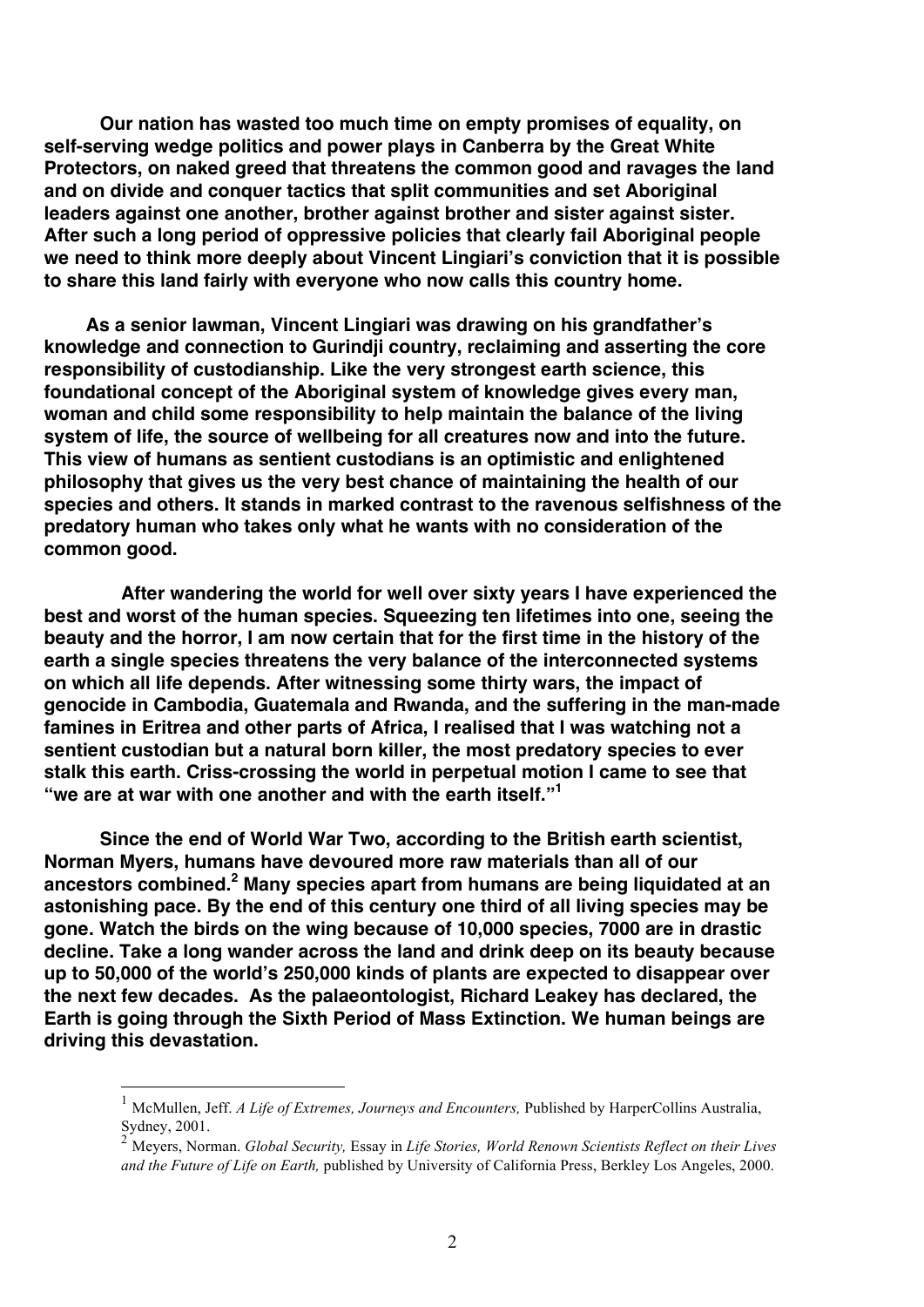**Throughout much of my life, Aboriginal people have helped educate me to understand the sharp cry of the land when it is being damaged by our carelessness. Ernie Grant, the Jirribal elder at Tully in far north Queensland, was so articulate about minute or dramatic changes to the environment that I came to see that Aboriginal custodianship, like earth science, is warning us not to surrender to the kind of irresponsible exploitation that is based only on short term profit. This is the same enlightened message that one of Australia's eminent earth scientists, Bill Gamage, offers us in his book, THE BIGGEST ESTATE ON EARTH, a wonderful homage to Indigenous custodianship of land and sea.**

**Vincent Lingiari above all was a custodian of his land. It is many years since I first walked Gurindji country and felt the pain there. Something was broken and out of balance. I wandered the ghostly ruins of Wave Hill Station with Jimmy Wavehill and Gus George, two of the two hundred that walked off behind the Old Man on 23rd August 1966. Jimmy, who is now almost 80, was a young stockman back then and Gus was the boy he had carried on his shoulders.** 

**"They treated us like slaves," Jimmy told me. "That's why we had a meeting and told Vesteys, you mob been using us like a slave. We had enough."**

**Under a midday sun we walked on in silence at Wave Hill, a reverence for those who were there before us. Amidst the tin shed ruins and broken timbers Jimmy spotted an old rusted drum. He stared at it, his eyes filling with tears as he described how his wife of all these years, Bidy Wavehill Nangala, when she was just a slender young girl, worked as a domestic servant inside the Vestey's homestead. Bidy bowed and scraped at the table spread with white linen. She also was made to carry buckets of filth from the homestead, on a yoke across her shoulders, stumbling across the red dirt for over half a mile. Jimmy loved that young woman and he felt her shame.**

**It was a brutal life and like today so much was clearly wrong. A Vestey's station man carried a .303 rifle and barked at them that if they didn't do what they were told he would shoot them. There was good reason for the fear in the air. From around 1882 when the Gurindji land was first taken by the pastoralists until well into the 1920s, many killings took place round there. Mounted Constable W.H. Wilshire led what he called reprisal raids but there was also unrecorded slaughter of Aboriginal people in nearby camps. At Blackfeller Creek I studied two circular areas of scattered stones. Jimmy Wavehill stood there with his hands on his hips and Gus George trembled with emotion as he whispered, "A lot of people killed here. Old people, women and babies."**

**The Wave Hill Walkoff clearly was a magnificently principled struggle for justice, a struggle for the truth that has been hidden or denied by some until this very day. The Aboriginal stockmen and their families** *were* **treated like slaves, given only enough flour, tea and sugar to keep them alive so that they could be callously exploited. They were robbed of their land and yet were virtual prisoners, confined to the pastoral stations and unable to express their concerns about the harshness of the conditions, just like so many remote communities today.**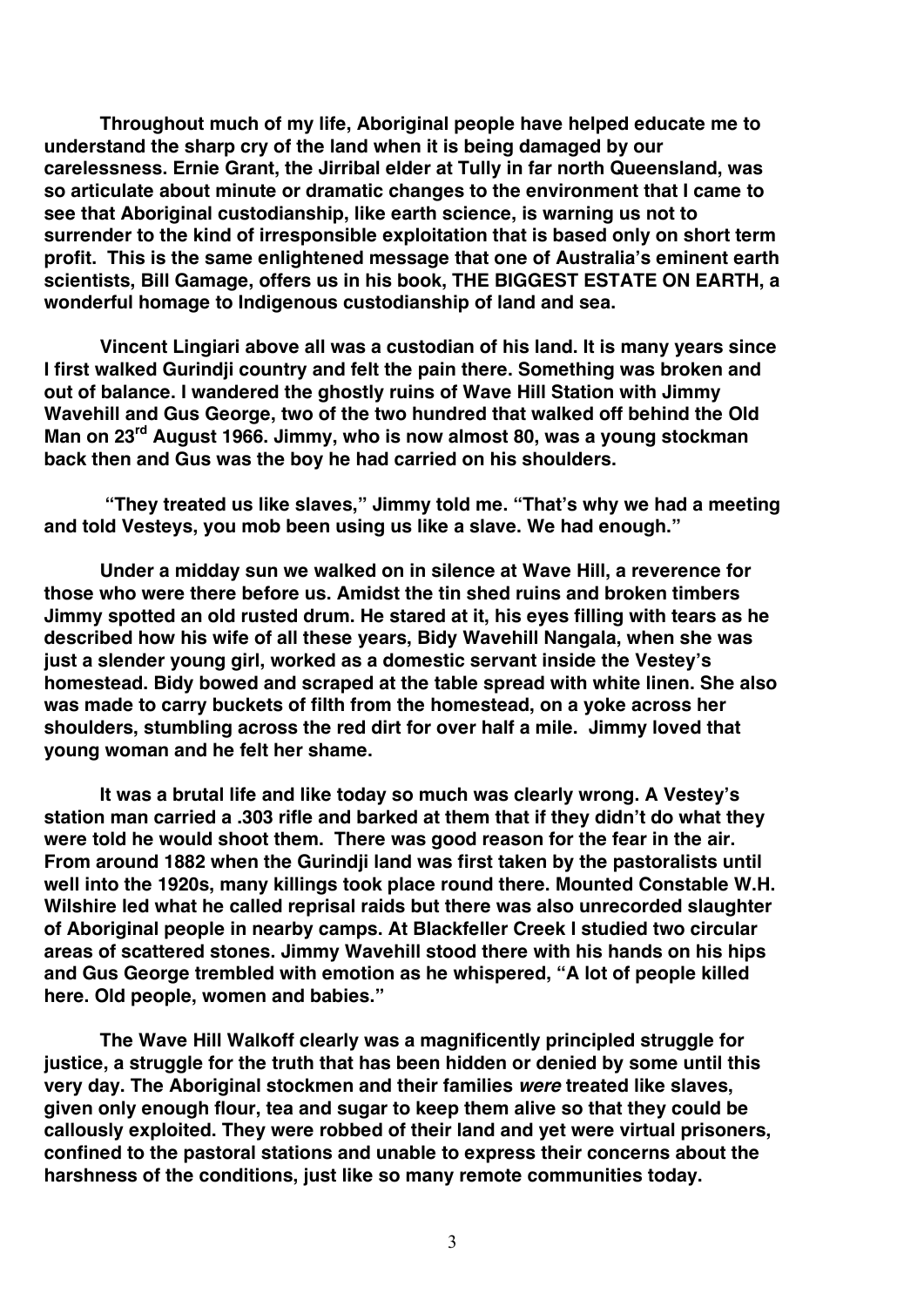**To understand the roots of the discrimination that persists to this day remember that after Aboriginal stockmen in Western Australia organised their famous Pilbara Strike of 1946 in search of fair wages, the Bateman Royal Commission observed that it was really pointless to give Aboriginal people more money. This racism was so deep it was economically damaging to Aboriginal people for many generations. Despite their skilled horsemanship and hard yakka on Wave Hill Station, Vincent Lingiari and the others were never fairly paid. They rounded up thousands of cattle to make the Vestey's empire even richer but the Aboriginal families lived in poverty: no sanitation, no fresh water, just thrown the head or feet of a slaughtered bullock. It was like Native Title, actually, just making do with the scraps the white man had left them.**

**Vincent Lingiari measured his response to this oppression calmly and carefully. Forever peaceful and patient, he knew that some day justice would come and he made it clear throughout almost nine years of stoic resistance and tireless campaigning, that the real struggle was for Land Rights, the cultural connection to country. It still is the real Struggle.**

**How revealing to examine carefully this great man's words in the light of the contemporary assault on the right to land and culture, as so many loud voices claim that it is time for people on the smaller homelands to move to the towns. I recall that back in Lingiari's day in 1965 when the Conciliation and Arbitration Commission opened its hearings on equal wages the pastoralists then argued that Aboriginal people who lived the tribal life could be denied wages because money was not part of their culture. It is intriguing that those who constantly try to control Aboriginal people, move them off their country and exploit the wealth of their lands, so frequently use some variation of this twisted argument about culture. Aboriginal culture is put forward as a reason not to pay people fairly or to deny them for so long the same rights as other human beings. But if Aboriginal people explain in a very serious way that culture connects them to the land and gives them their identity and life force, this is rejected as mere romanticism.** 

**Once more the assimilationists now say that It is time for Aboriginal people to modernise, time to renovate your culture and time to give up what Tony Abbott called "the lifestyle choice" on some of the homelands. Why is it time to give up your connection to your country and your community? The Prime Minister, several Premiers and Chief Ministers have repeatedly suggested that the answer is… because it costs too much money. To Tony Abbott and the others who dismissively see living on the homelands as a "lifestyle choice", rather than a sacred birthright, I say that we all must reply, like Vincent Lingiari did.**

**The Old Man fully understood that in renewing their life force at Dagaragu the Gurindji were connecting to who they really are and where the land holds them. It was not about money. When money was offered by Vestey's men to try to bribe the stockmen to come back, Vincent Lingiari said:**

**"You can keep your gold. We just want our land back."**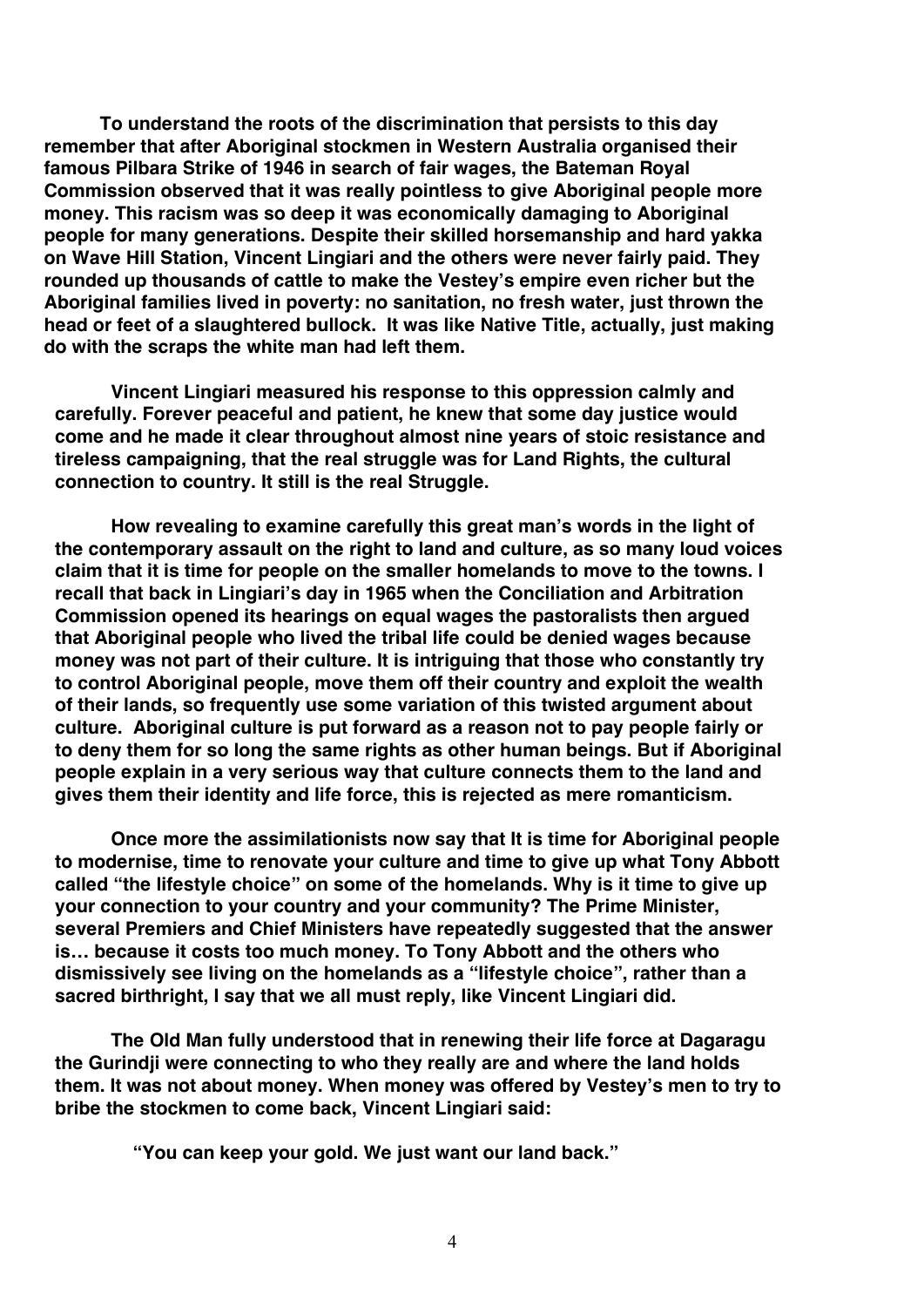**Australians should never forget these words.**

**Vincent Lingiari guides all Aboriginal decision makers faced with the choice of a 99-year lease and giving up communal control in exchange for basic human services. The Old Man could not be bought and nor could the land.**

**"You can keep your gold. We just want our land back." Remember these words as the Government attempts to repatriate the Aboriginal Land Rights Act (Northern Territory) 1976 and rework its provisions to weaken the influence of Traditional Owners, Land Councils and ultimately the community.** 

**Remember these words when the mining companies come looking for gold, iron ore, bauxite, coal or uranium and offer a pittance of the wealth that they will extract.**

**"You can keep your gold. We just want our land back."**

**When a federal Government refuses to dump nuclear waste, hazardous for 250,000 years, on large military reserves and then looks for Aboriginal land in exchange for a few million dollars, ask yourself, what would Vincent Lingiari say to such an offer?**

**Can I hear you say it? "You can keep your gold. We just want our land back."**

**When the Federal Government and multinational companies press on with their Northern Development Strategy and talk about turning the Top End into an Asian food-bowl, or when China's Government wants to stake out a giant agri-business, ask what legal agreement has been made with Aboriginal people to see the wealth of their land and their coastal waters improve the wellbeing of their people? Ask, also, how would the proposals for Constitutional Recognition give Aboriginal people national voice and real influence on decisions that have bearing on their true land rights. Most importantly, in this very oppressive political season when Federal, State and Territory Governments are allowing the homelands to wither on the vine or threatening to close many of them, remind the politicians of Vincent Lingiari's words: "We just want our land back."**

**Should we also remind Tony Abbott, who declares himself the Prime Minister for Indigenous Affairs, of what another Prime Minister said as he ran Gurindji soil through Vincent Lingiari's hands in 1975?**

**Handing back the Gurindji country that was always theirs Gough Whitlam said, "** *I want to acknowledge that we Australians have still much to do to redress the injustice and oppression that has for so long been the lot of Black Australians."* **And then, Prime Minister Whitlam added***, "this land will be the possession of you and your children forever."*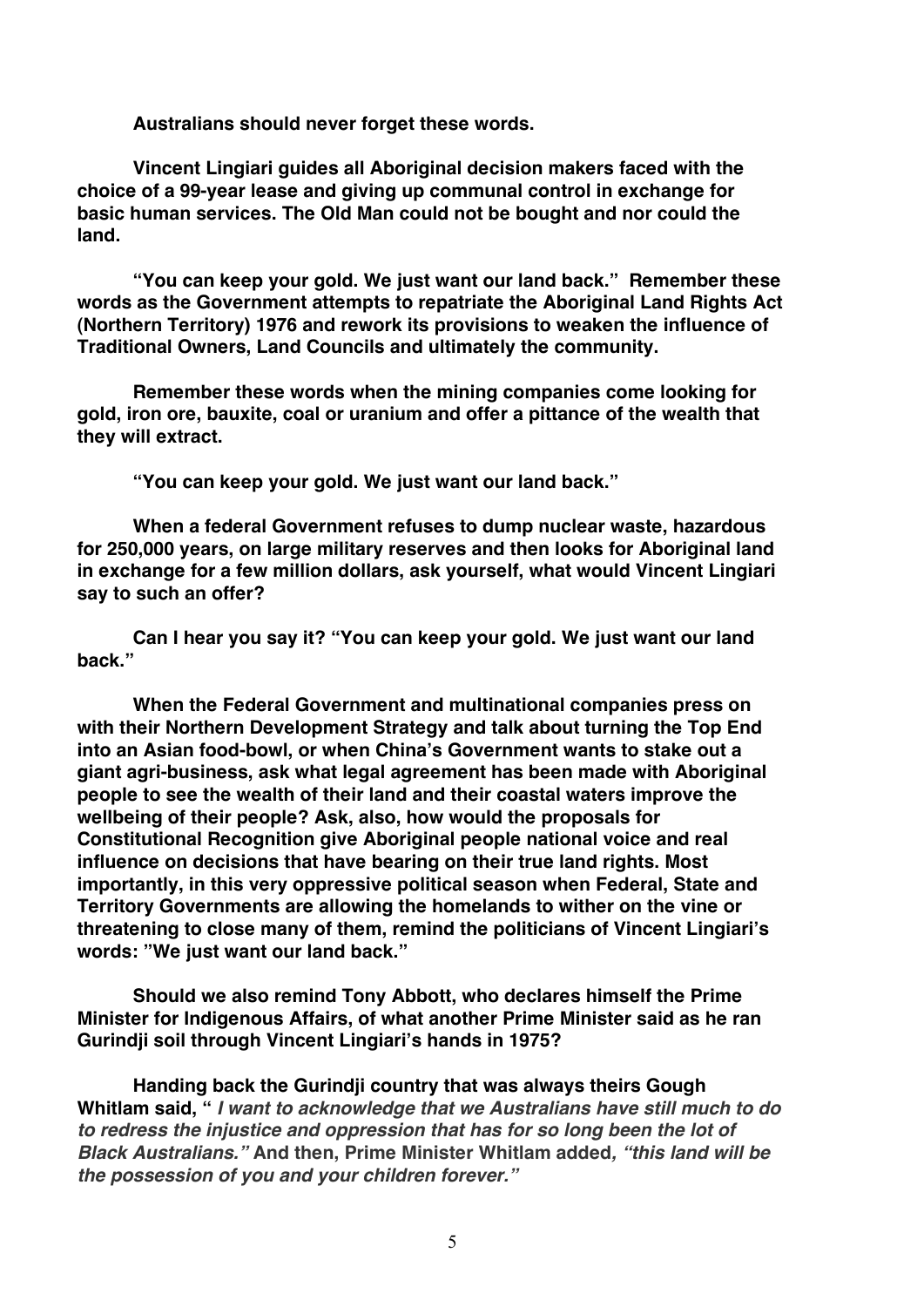**We need to consider the mutual trust implicit in Gough Whitlam's pledge and the wonderful hopefulness of that moment of history at Dagaragu when Vincent Lingiari replied, "Now we can all be mates."** 

**It is a confronting truth that after raising Aboriginal expectations like this so many times the Australian nation has betrayed that trust over and over again. Australia took such a long time to recognize the humanity of Indigenous people in the most basic way but soon after abandoned them to second-class citizenship. We stopped classing Aboriginal people as flora and fauna but then forgot that they were human when we forcibly removed their children from their families. We treated people like those on Wave Hill Station as lowly servants and then Governments had the audacity to argue over the stolen wages for decades. We ignored the truth of Australia's own slavery and the death of up to fifteen thousand South Sea islanders in the first year of their grueling toil on Queensland's sugar plantations. Instead, through the stinging racism of the White Australia policy, we shamefully deported tens of thousands of the Islanders.**

**Remember this Australia as Adam Goodes dances courageously across the sporting arena taking aim at racism today. Racism is ingrained in our history. As a nation we need to rise above it, striving to do better as this Aboriginal champion does. It is a hopeful sign, once more, as many Australians around the nation speak up in support of Adam and all who feel the deep and damaging hurt of racism. But are we willing to take action to bring serious change to our society, to press on towards a fair and just nation?**

**Even after the promise of the 1967 Referendum when over 90 per cent of Australians thought we were voting for equality, the politicians failed to lead. At another moment of hope and opportunity the federal parliament showed timidity and short sightedness and could not deliver the nation-wide Land Rights and meaningful self-determination that would bring Aboriginal people to equality and this nation closer to greatness.** 

**The Australian Constitution is still stained with racism and discrimination. There is no recognition of the Indigenous sovereignty that was never ceded and not even a signpost on the road to a Treaty or any binding legal agreement that would set things right. Instead of the trust that would close this space between us, we always see the very old pattern of treachery in the Government relationship with the First Peoples.**

 **Every time a promise is made, a law passed or a hand held out in mateship and respect, our political process lapses once more into treachery.**

**Think about it. It took Australia over two centuries to see past the great historical fiction of** *terra nullius.* **Yet as fast as Australian Governments could they unpicked the Wik and Mabo High Court judgments and lodged appeals against many Native Title Settlements.**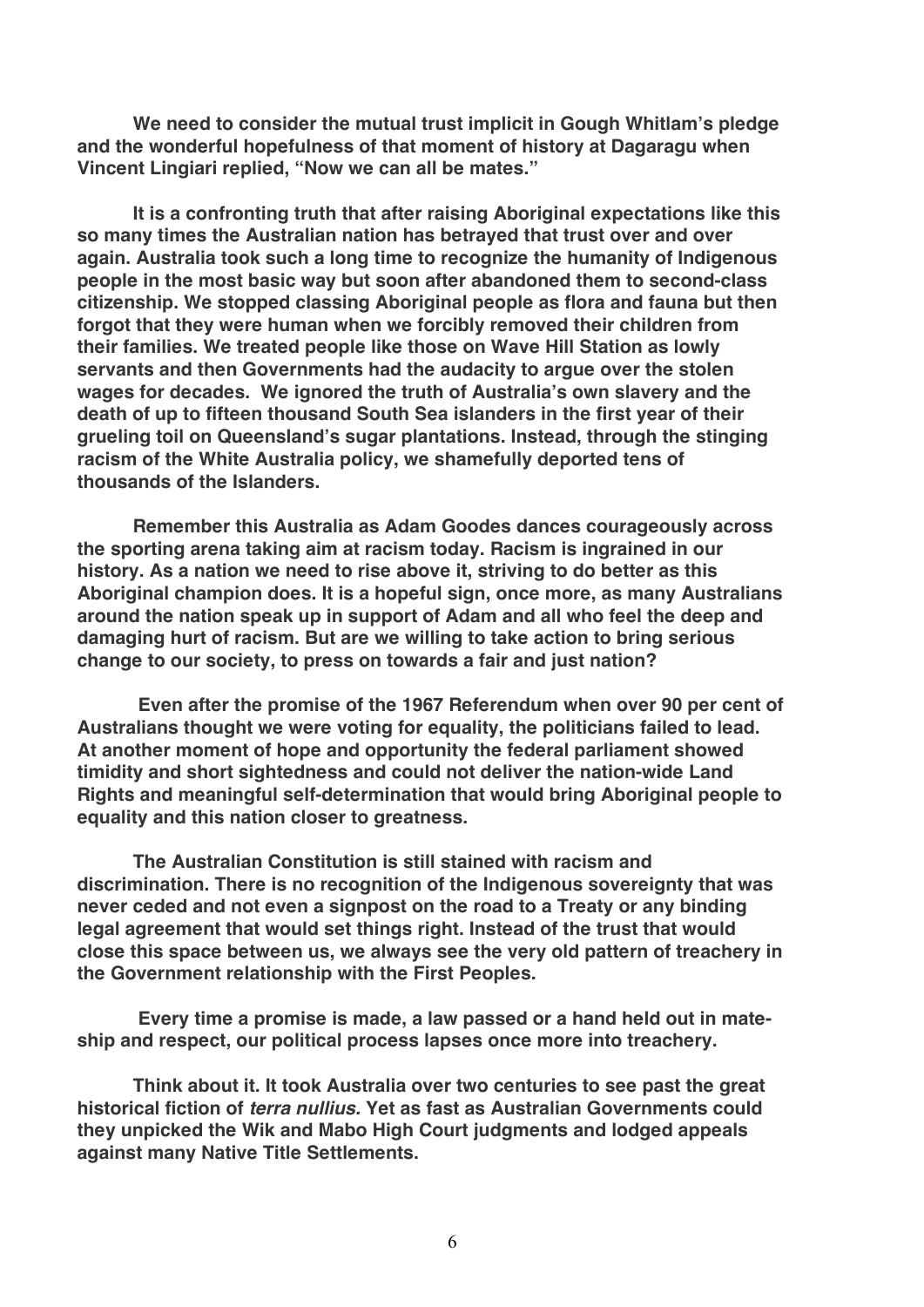**As my old friend from Yorta Yorta country, the late and great songman, Jimmy Little, told me "They moved us off country to the Mission and then the courts said, you haven't had a continuous relationship with the land and so, no Native Title for you." There it is, the trust and the treachery!**

**Is this what we see once more as Australian Governments deceitfully persist with attempts to move so many communities off country? Ever since the deliberately humiliating dismantling of the Aboriginal and Torres Strait Islander Commission (ATSIC), which had previously ensured that a lot of houses were constructed, all levels of Australian government have disgracefully failed to provide adequate services to most remote communities.**

 **Constitutionally speaking the responsibility for the 1187 so called discrete Indigenous communities may be shared, but Federal, State, Territory and Local Governments have never provided adequate safe and sanitary housing for all who call this country home. 3 This is a central failure by our nation, a critical underlying factor in so many of the social problems faced by Indigenous people. Shirking its responsibility, the Federal Government refuses to provide the States and Territory Governments with adequate funding for a decent level of community life, thinly disguising the real political agenda.** 

**The social engineering across Australia is a neo-liberal plan to modernize or renovate Aboriginal culture as some put it, by moving many people to the towns<sup>4</sup> . Ask any of the fearful remote communities about the threatened closures and they will tell you that hundreds and then possibly thousands of people will end up as the new fringe dwellers. In Broome and Kalgoorlie, in Alice Springs, Katherine and Tennant Creek, the town camps are becoming more desperate. The numbers of homeless people and long grass drifters are growing dangerously. The white man's poisons, grog, Ice and indifference, will destroy these human beings unless we act now to remind government of the solemn promise made to Vincent Lingiari and his people.**

**Like all those who supported the Gurindji we should now stand with Aboriginal people in their fight. We must resist oppressive, discriminatory policies and focus the national conversation on the meaning of genuine Land Rights. If we think carefully and calmly like that Old Man, it is clear that a fair share of the extraordinary wealth that is flowing from Aboriginal lands could sustain remote communities. One mining executive informed me that the Australian people get only about 6% of the mineral wealth of this nation. The Australia Institute estimates that well over 80% of the mining industry is foreign owned.** 

 <sup>3</sup> Ed Wensing, *In denial and disarray: Funding for municipal and essential services in discrete/remote Aboriginal Communities.* National Centre for Indigenous Studies. ANU. Canberra. May 2015.

<sup>4</sup> Jeff McMullen *Dispossession : Neo-Liberalism and the Struggle for Aboriginal Land Rights in the 21st century.* Essay in In Black & White – Australians all at the Crossroads, Edited by Rhonda Craven, Anthony Dillon & Nigel Parbury. Connor Court. Ballarat. Victoria. 2013. p 105-1126.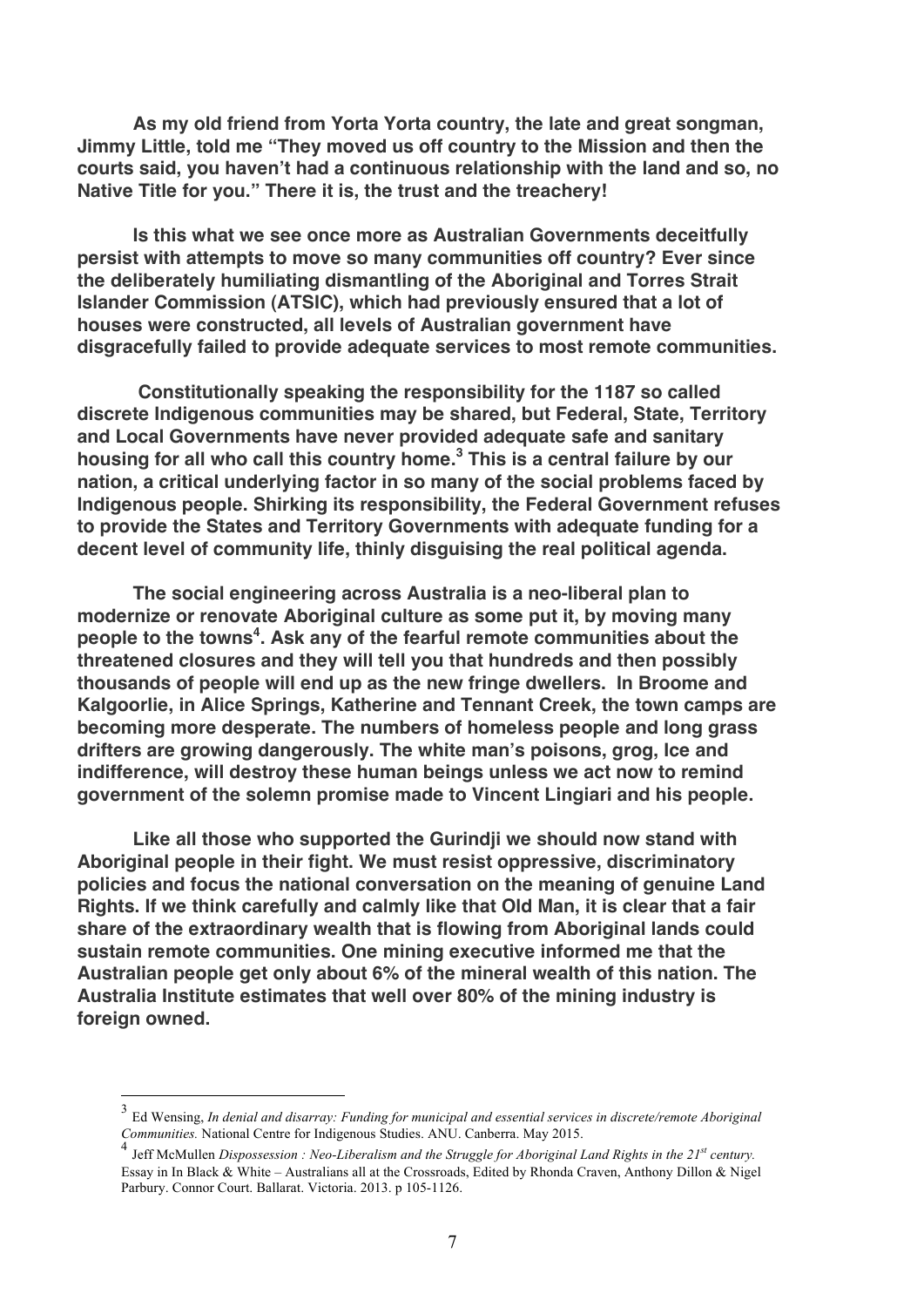**Clearly if Indigenous Australians enjoyed sub-surface mineral rights like Native Americans do in the United States, they would have the capital to finance their rapid development. Of course this may seem too bold an idea for our politicians but it would overcome the impasse of our fourth world poverty trap. At present, Aboriginal communities cannot say ʻNo' to mining and, once more, are forced to accept the scraps in very unfair negotiations.** 

**While we debate meaningful recognition of Aboriginal people, why not recognize that on Aboriginal lands it is reasonable to legislate guidelines that would leverage mining and agricultural development to finance the housing and new technologies that can overcome the isolation and the inadequacies of remote community life? The multinational corporations say that this is an Australian government responsibility but if they are going to extract extraordinary wealth from the lands now being staked out, Australians surely can demand of our government a reasonable investment of these profits in Aboriginal advancement.**

**Despite the Luddite views of our Prime Minister on wind turbines, all earth scientists know that alternative energy systems can help power communities across this land. A technological revolution around the world is shifting access to education, health and digital information away from 19th century classrooms and offices so that homes, schools and businesses can be connected everywhere. The Chief Minister in the Northern Territory pointed out this week that so many communities have not been provided with this new technology that can connect all of our citizens. Let's get on with building real communities.**

**To compliment technological innovation, desert knowledge, land and coastal custodianship, are among the most valuable offerings from Indigenous people for the sustainable development of this nation. This means that we should support the knowledge and commitment that comes from Aboriginal people living on country. For reasons of long-term population planning, national security and sustainability we should not be considering concentrating more people on urban fringes when immigration flows now and into the future are directed there. Creative decentralization is far more viable. This is genuine long-term custodianship. For effective management and a brighter future for remote communities we need to see not a shift of people but a shift of power and trust by all Governments. All Aboriginal leaders, no matter where they stand, believe that responsible and adequately financed local decision-making is essential.** 

**For many decades I have tried to present to our nation evidence that explains rapid improvements that I have witnessed by some Indigenous people in other nations. It is not assimilation, social-engineering or punitive interventions that have brought health and economic improvements to the Saami people across Norway, Sweden and Finland, or to some of the First Nations in the United States that have made remarkable progress since I began filming there for the ABC's Four Corners in 1973.**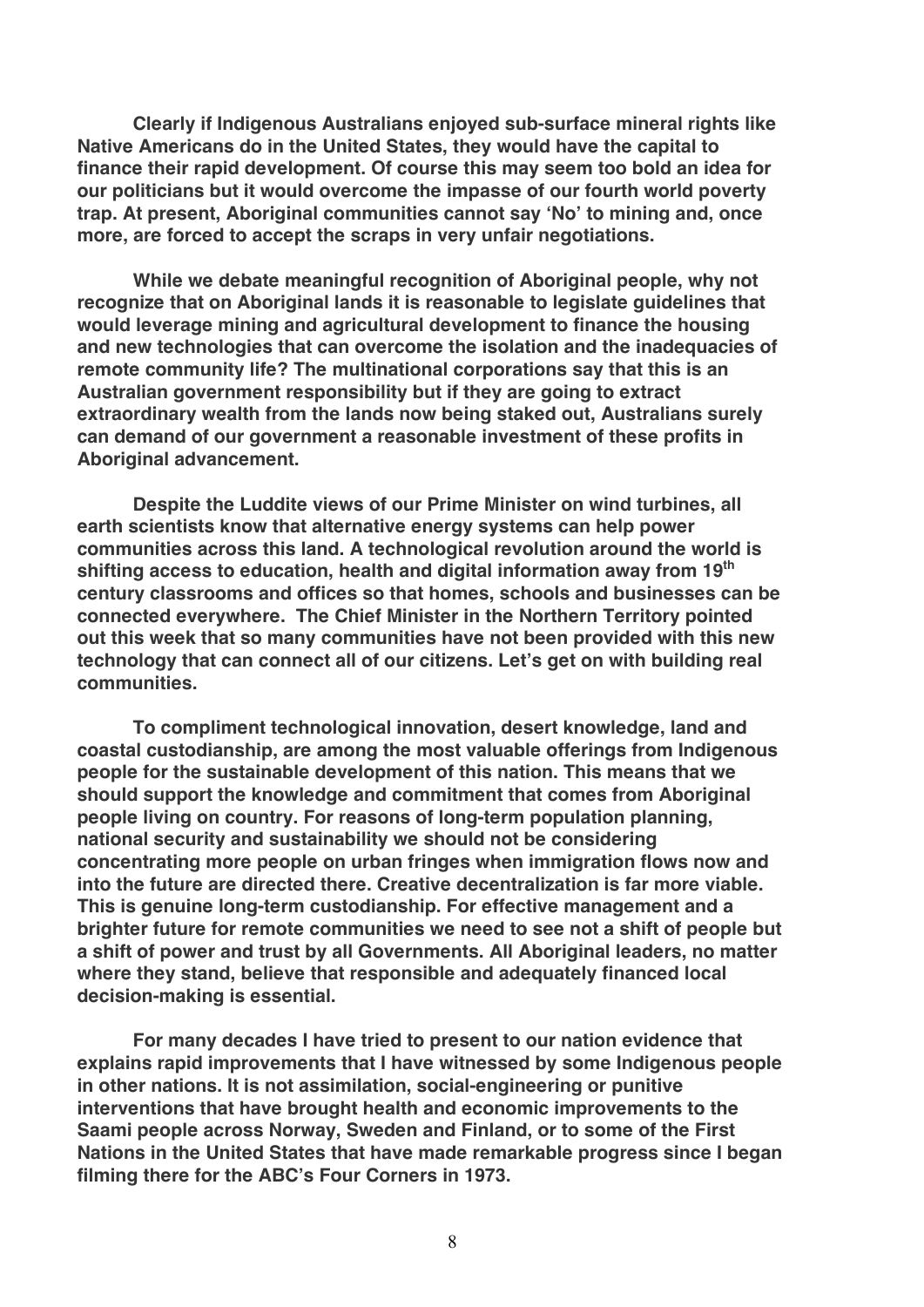**Over three decades of research by Professors Steven Cornell and Joe Kalt for the Harvard Project on American Indian Economic Development has established emphatically that the key to progress in wellbeing, education, housing and employment is genuine sovereign control.<sup>5</sup> This kind of selfdetermination by nations within a nation allows effective local decision making through legal agreements with government and also local and national councils that give voice to the concerns of First Peoples in a representative way. Will any genuine self-determination emerge from the proposed referendum on Constitutional recognition?** 

**The architects of the Northern Territory Intervention obviously ignored all of the global evidence on Indigenous development and instead concentrated on a draconian state of emergency that crushed most local decision-making. Unlawfully and in that old pattern of relentless political treachery, Aboriginal people were not consulted and clearly gave no prior, informed consent to this suffocating imposition of state control.** 

**In these targeted communities people were stereotyped, shamed, disempowered and punished. <sup>6</sup> There was little thoughtful effort to improve life for Aboriginal children, despite Prime Minister John Howard's hypocritical statement that he had no time for constitutional niceties when the wellbeing of children was at stake. Just look at the evidence.** 

**A child born in 2007 in the first year of Howard's Intervention and raised under the so called Stronger Futures legislation of the Rudd and Gillard versions of Intervention will spend the first fifteen years of life living in an ʻoccupied territory' under extraordinary social controls. Most of these controls are so discriminatory that the Government initially lifted the protection of the Racial Discrimination Act from the 73 communities. Just three times in Australian history have our lawmakers abandoned our commitment to bar all racial discrimination and each time it was the First Peoples who were subjected to this injustice.** 

**It is a disturbing truth that while Australia helped the world build the international institutions and draft our noble human rights conventions and declarations, we have broken them all here at home.** 

**In my lifetime, the Northern Territory Intervention is the most disastrous policy inflicted on Aboriginal people since the Stolen Generations because it has produced an ongoing social catastrophe. All indicators of wellbeing, levels of sickness, self-harm, suicide, incarceration and homelessness, have risen so alarmingly that it must be said that the shock and awe and disempowerment of the Intervention have created a bigger crisis.<sup>7</sup>**

 <sup>5</sup> Cornell, Steven and Kalt, Joseph, eds, *What Can Tribes Do? Strategies and Institutions in American Indian Economic Development?* American Indian Studies Centre, UCLA, Los Angeles. 1992.

<sup>6</sup> Jeff McMullen, *Rolling Thunder : Voices against Oppression.* In, The Intervention – An Anthology. Edited by Rosie Scott and Anita Heiss. Published by concerned Australians. 2015.

<sup>7</sup> **The health and welfare of Australia's Aboriginal and Torres Strait Islander peoples: 2015**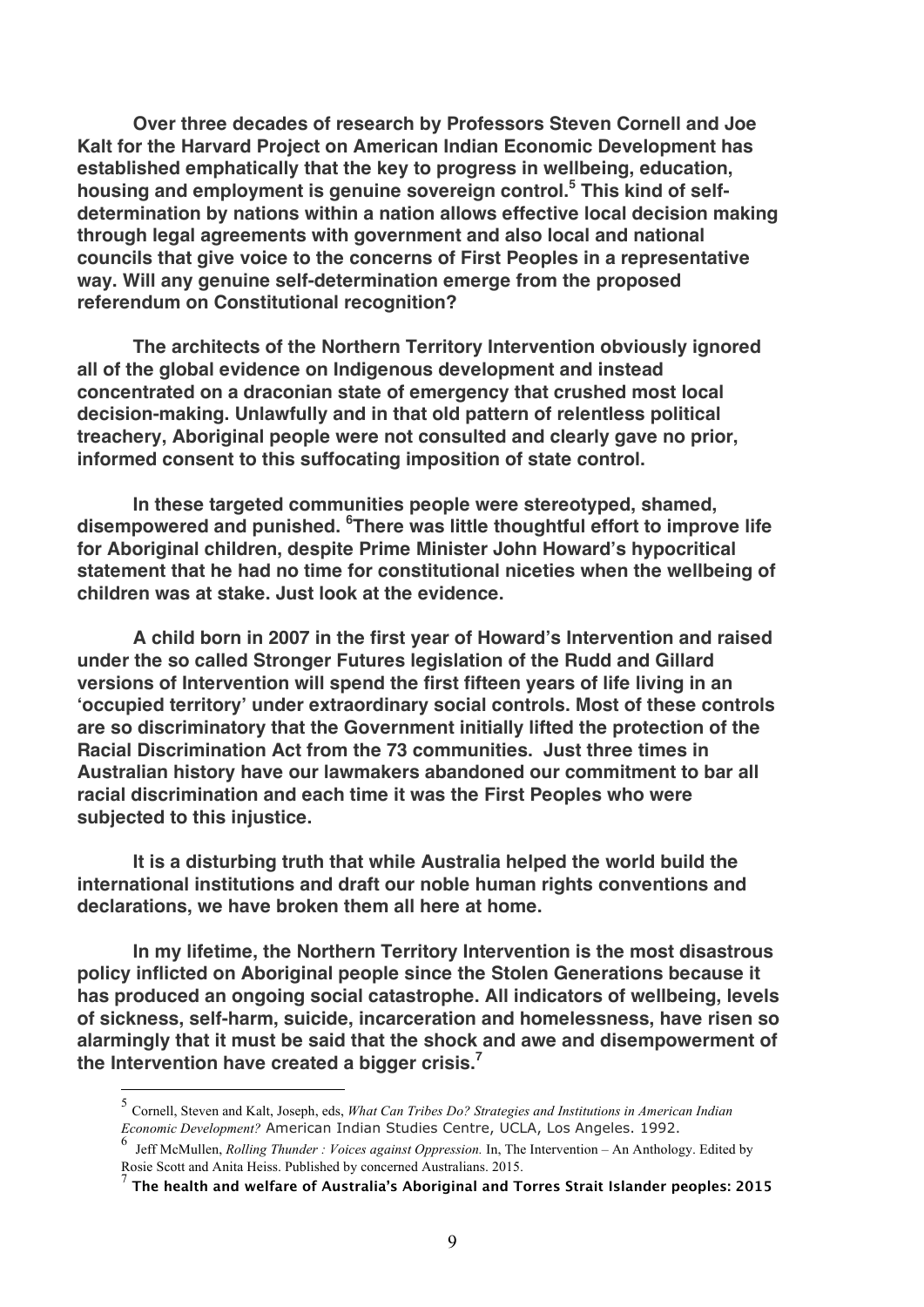**Australians must try to understand that we are standing by and watching a totally preventable and unnecessary loss of human life and potential. I have had many distraught phone calls at all hours of the day and night, as well as many face to face conversations with Aboriginal parents who share the loss of one of their children who has taken his or her life.** 

**A 16 year-old girl goes to her bedroom and leaves a note saying that she cannot live in this world anymore. A son suicides and breaks his mother's heart because as a teacher in their community she thought she had raised her children to be strong. An older man tells me that only his culture allows him to go on after the suicide of his son. Sometimes these people, overwhelmed by sadness, ask my family to help them buy a wooden box to bury their child or to gather the family who have been scattered in the town camps. There are no words to deal with such loss and it is happening at a terrifying rate. In the first five years of the Northern Territory Intervention the Australian Human Rights Commission reported a 160% rise in the rate of Indigenous youth suicide. All this is occurring in one of the healthiest and happiest societies on earth, according to the OECD's wellbeing index.**

**Across Australia there is another genuine social crisis far more threatening to the fabric of our society than homegrown terrorism. The Australian Law Council considers that we now may be at a tipping point where Indigenous disadvantage, crime and incarceration require a whole new approach to criminal justice. Over the last fifteen years, Indigenous incarceration has increased by more than 57% while the non-Indigenous imprisonment rate remains largely the same<sup>8</sup> . ʻRacking and stacking' human beings in an industrial prison business is not the answer. We need to change the system and redirect our effort and our greatest investment towards the social determinants that fuel this national human disaster. Don't say that we are doing it already because the truth of the disastrous Government policies is that they have failed miserably at nation building for First Nations people.**

**There is overwhelming evidence, here and in the most hopeful Indigenous societies overseas, that an essential facet of wellbeing is the strong and positive environment that we call cultural security. To have mental balance and avoid the downward spiral of crippling depression, Aboriginal people, like the rest of us, need to feel confident about their identity and have recognition not only that they were here before Europe existed, but of their ongoing custodianship of the land and of their cultural essence that helps us all define what it is to be Australian.** 

**When most of the world recognizes the uniqueness of Australia's Aboriginal heritage, how tedious that our Prime Minister, as well as some public intellectuals and media voices, continue to wage a very damaging war on Aboriginal culture.**

<u>.</u>

**<sup>(</sup>AIHW)** http://www.aihw.gov.au/publication-detail/?id=60129550168

Law Council of Australia. Media Release June 15 2015 and Law Council Indigenous Imprisonment Factsheet.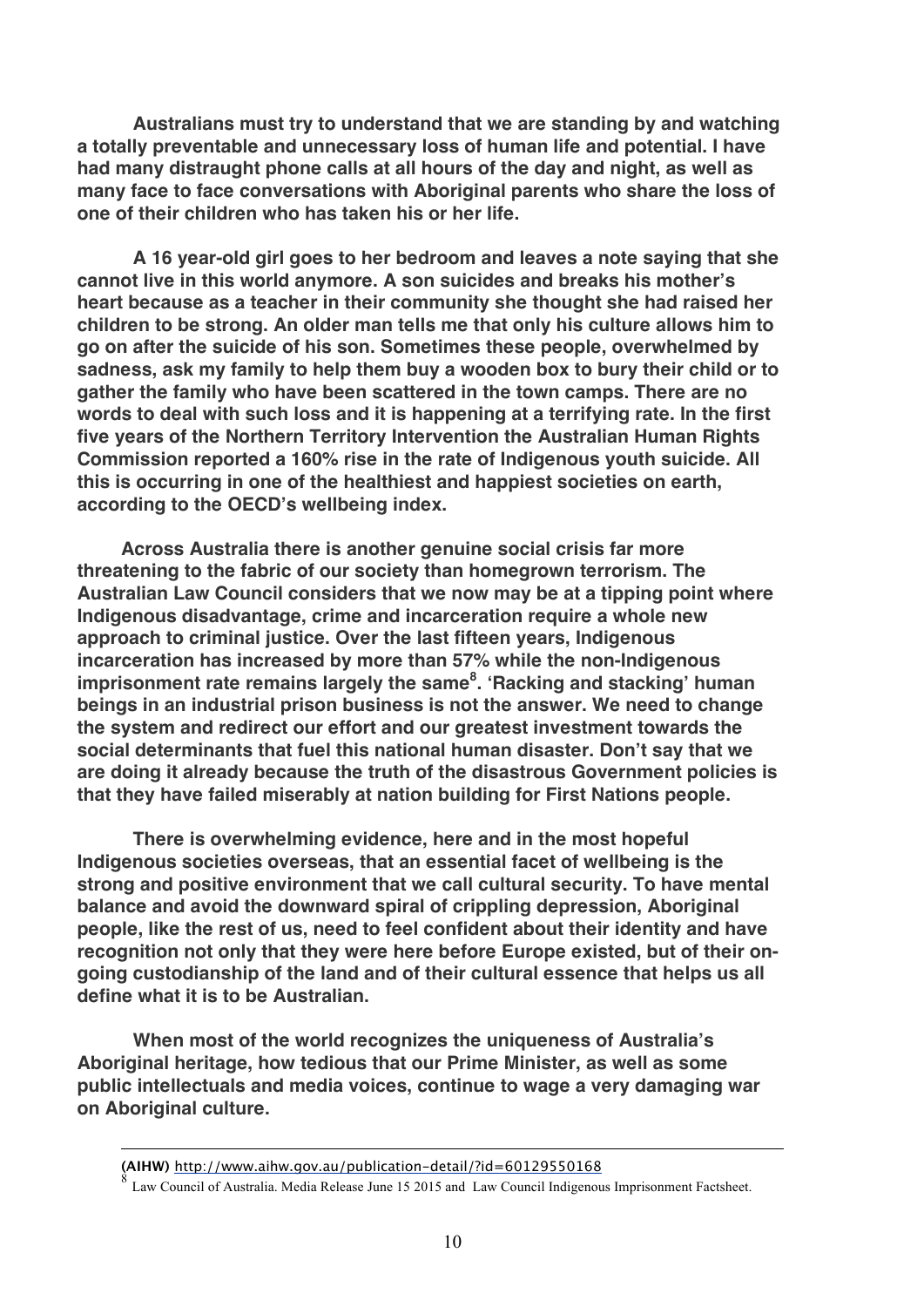**Tony Abbott almost singlehandedly has fanned the flames of the Culture Wars. First he dismissed the Welcome to Country as "out of place tokenism." He then hailed the arrival of the First Fleet as the defining moment in Australian history without any appropriate admission of the devastation caused by invasion and dispossession. With a whiff of** *terra nullius t***he Prime Minister declared that the country was "just bush" before the British arrived and then he added his infamous insult saying that living on the homelands was a lifestyle choice.<sup>9</sup>**

**You may see the Prime Minister's litany of stupidity as merely a series of gaffes but I believe that his words point to a more troubling insensitivity, a failure to comprehend the strengths of Aboriginal culture and the resilience displayed throughout the longer timelines of history. I am thinking again of Bill Gammage's appraisal of Aboriginal ʻfarming without fences', the custodianship that created the sweet grasses that so delighted the English pastoralists. The mosaic of fire-stick farming and management of resources over many millennia is worthy of our admiration, not mere acknowledgement. The Aboriginal writer, Bruce Pascoe, in an essay called, BREAD, celebrates this custodianship as Aboriginal genius.** 

**Djiniyini Gondarra and Richard Trudgen also patiently explain in their landmark book, WHY WARRIORS LIE DOWN AND DIE, how culture traditionally has been the stabilizing ingredient of Indigenous life. This message about the important social value of culture is reinforced by the elders of the Culture is Life group. All insist that a healthy recognition of the positive contribution by Aboriginal and Torres Strait Islander people to our society is essential to reduce the contagion of suicide. We must remember this and be careful of the tone of our discussions during the current debate on racism and rights, recognizing that most Aboriginal voices have never been heard.** 

**Prime Minister, if you follow up your zealous desire to be seen as a leader for Indigenous people with more of an effort to be aware of the strengths of their cultures you will also see the importance of Land Rights. You will recognize the world's most ancient land tenure. You will see the world's oldest multi cultural country. You will discover that this diversity of Indigenous peoples through countless millennia, linguistically, culturally and with creatively different ways of problem solving, is in fact a magnificent foundation for modern multicultural Australia. Understanding the beauty and the accomplishment of Aboriginal and Torres Strait islander people allows us all to discover the genuine reasons for recognition and respect, not some empty form of symbolism that someone later like you Prime Minister will decry as tokenism.**

<sup>&</sup>lt;sup>9</sup> Tony Abbott in Interview with ABC Radio Kalgoorlie March 9 2015 said : "What we can't do is endlessly subsidize lifestyle choices if those lifestyle choices are not conducive to the kind of full participation in Australian society that everyone should have."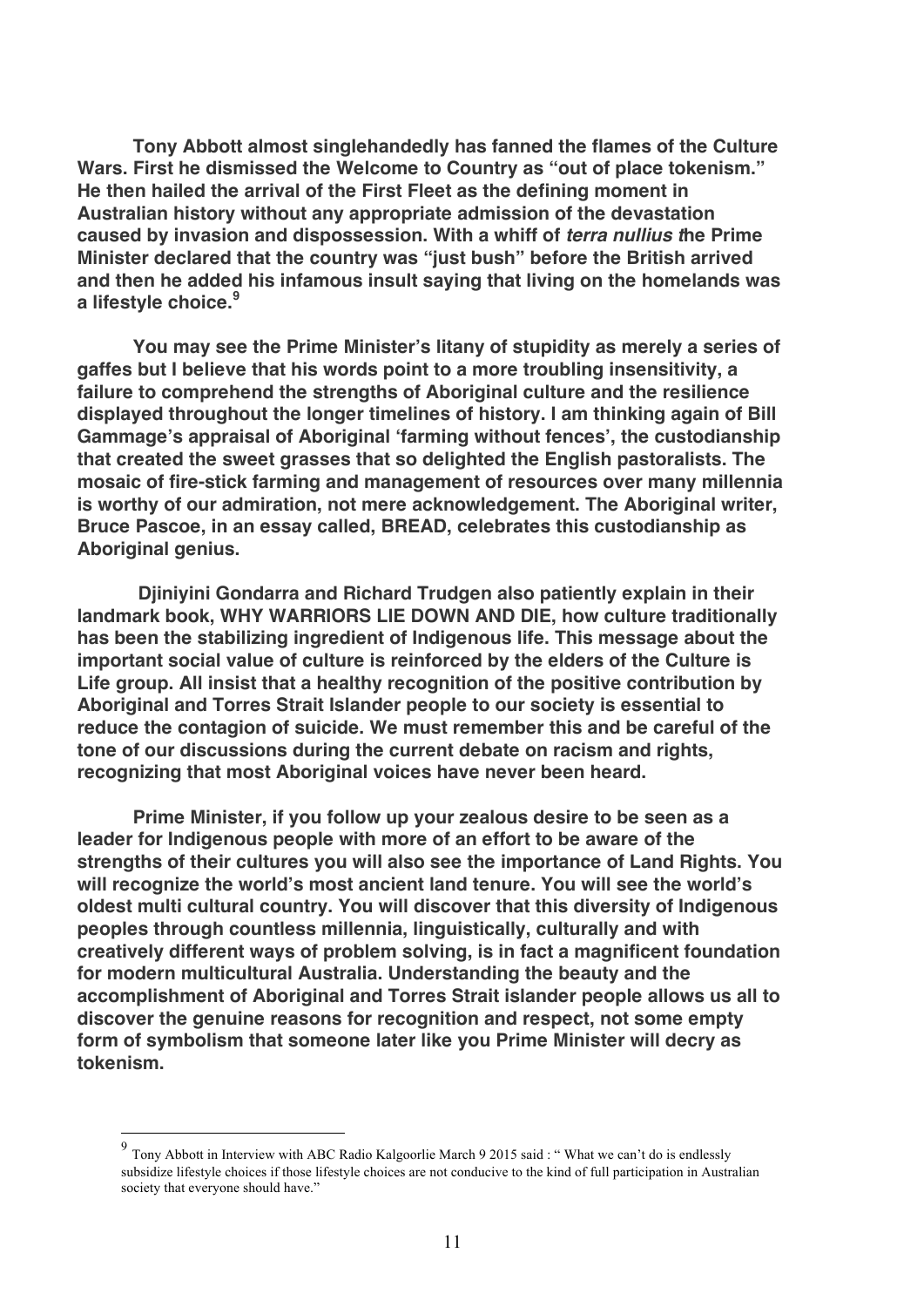**Sadly, Australia pays only lip service to one of the essential cultural rights, the right of Indigenous people to speak their languages. We seem to have forgotten that many of our most inspiring Australians, including Vincent Lingiari, Eddie Mabo, Faith Bandler and Oodgeroo Noonuccal, to mention just a few, all recognized that one's language is the most powerful expression of cultural value and vitality.** 

**Australia's Federal, State and Territory Governments have inconsistent and even contradictory policies on the importance of indigenous languages. NSW now encourages the maintenance of languages including Wiradjuri and Gamilaraay but in the Northern Territory, bilingualism has been subject to the fickle fashion of bureaucrats who apparently have never fully grasped the educational evidence that multilingual children have an intellectual asset, that they learn more effectively when the language they dream in or speak at home with their families, is recognized and utilized in their schooling.**

**In some ways Australian Government policy towards Aboriginal culture is sheer barbarism. The threats to evict people from their homelands or to let them wither and die makes no allowance for the fact that very often this country is sacred, a place of spiritual importance like a great Cathedral or a field full of graves after a war. The West Australia Government has attempted to deregister the heritage protection over some of the world's oldest and largest sites of Aboriginal rock art. On the Burrup Peninsular of the Dampier Archipelago a visitor will be mesmerized by the human faces and extinct animals that look up at you from the carved stones.** 

**To the rest of the world, this enthralling antiquity and unbroken story of so many millennia of human existence is the very essence of Australia's character. This is an Aboriginal land and Aboriginal people stand with arms wide open offering to share this story with us all.**

**Surely we must celebrate this heritage, live it naturally and confidently, like Vincent Lingiari did, because I believe that this is the key to our future greatness, no matter how detached some are today about the importance of defending land and culture.** 

**When Vincent Lingiari led his people on the longest strike this nation has known, many were convinced that he would change his mind about the land, because the forces of assimilation have always been so relentless. No one banked on the Old Man's powerful inner belief, on the fierce advocacy of Dexter Daniels, the storytelling role of the novelist, Frank Hardy, of the staunch support of union men like Brian Manning, Jack Phillips and Kerry Gibbs who made the long drive from Darwin in an old Bedford truck to haul food supplies to the Gurindji.**

**Brian Manning told some of us once that the Wave Hill Walkoff fundamentally succeeded because "many people and their leaders stuck together" for the long haul. Manning also made a very challenging observation.**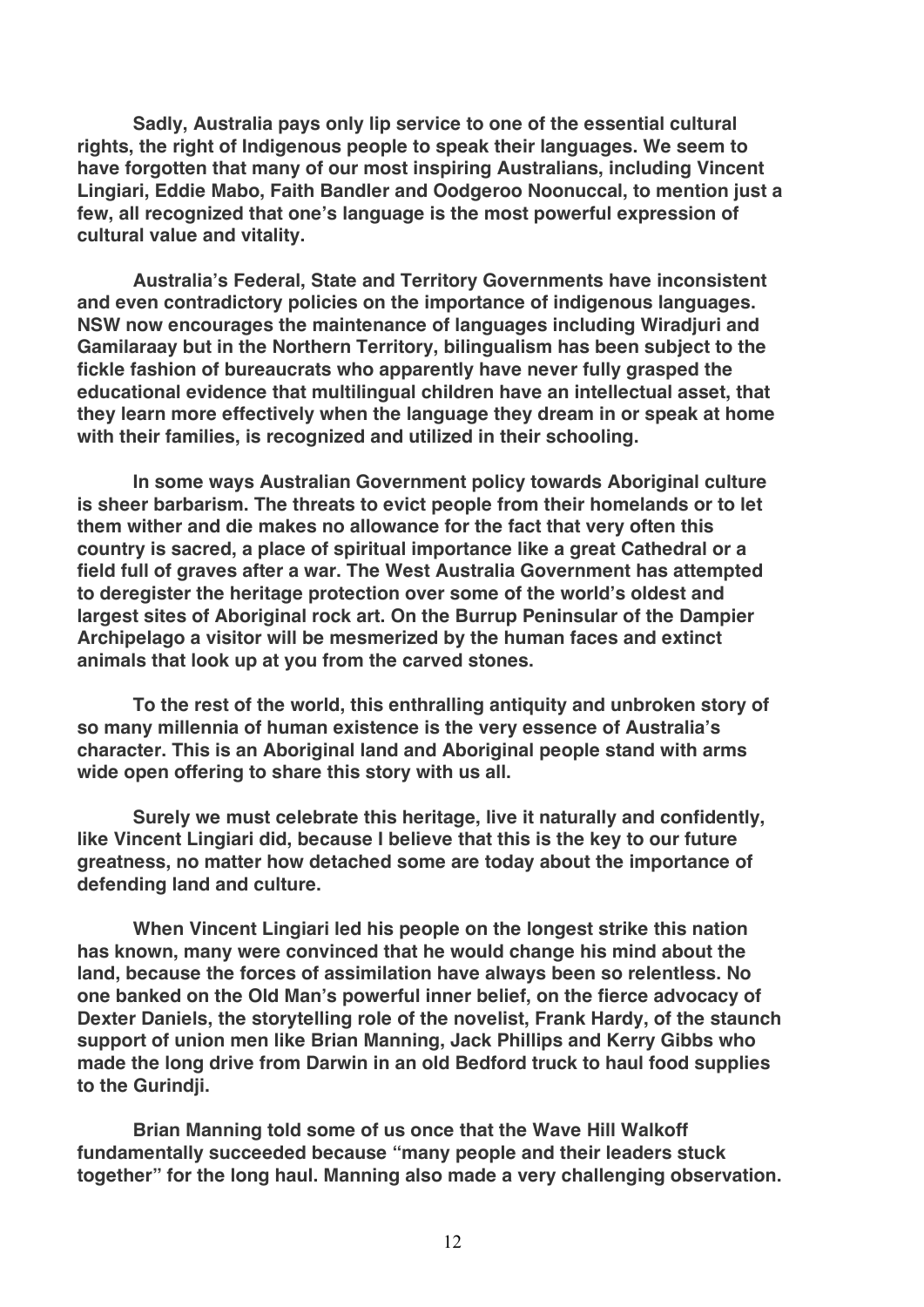**"The Gurindji are no longer at the mercy of Lord Vestey," he said, " but at the mercy of the government and its withdrawal of funding for the homelands in favour of hub towns."<sup>10</sup>**

**It is time for Australian Governments to abandon once and for all the pointless addiction to the idea of forcible assimilation. Virtually all Government policies past and present towards Aboriginal and Torres Strait islander people are laced with the poison of assimilation and the patronizing belief that Government knows what is best for them…even when the First Peoples are always thought of last.**

**The prospects for meaningful constitutional recognition of the land rights, cultural rights, language rights and right to wellbeing of our First Peoples, will only be fully realized by a revolution of the Australian spirit. We must close the space between us by making this issue of far greater personal importance and we must be prepared to listen to Indigenous voices across the country.** 

**Already the innate conservatism of many in our political classes is steering the discussion of genuine Indigenous rights towards a minimalist and almost meaningless constitutional conclusion. More tokenism is not what most Indigenous people want. Symbolism has not ended oppression or discrimination. Clearly we need both legal clarity and empowerment, the kind Vincent Lingiari and Gough Whitlam understood.**

**Some constitutional lawyers, as well as today's Prime Minister, cringe at the effort required to once and for all banish official discrimination from our institutions and especially from our laws. We hear squeals that they don't want a bill of rights like our neighbours in New Zealand. They don't want to risk allowing our judiciary the plainly necessary checks and balances on those in the federal parliament who frequently trample the rights of Indigenous people. These same constitutional conservatives have no convincing answer to the problem that in Australia we have no constitutional protection of human rights and glaringly no protection for anyone against racial discrimination.**

**While this shortcoming remains, Australian governments can launch a Northern Territory Intervention anytime they feel like it. What an irony that the Gurindji, who were promised that they would forever be in control of their land, are among the communities disempowered by the Intervention's crushing discrimination.** 

**Our political history shows that federal parliament will often argue that it is acting in the best interests of Indigenous people in the same instant that it denies the Aboriginal right of self-determination and imposes harsh, discriminatory policies.** 

 <sup>10</sup> Brian Manning quoted in Jeff McMullen article, *Still Walking"* in THE TRACKER magazine. September 2014.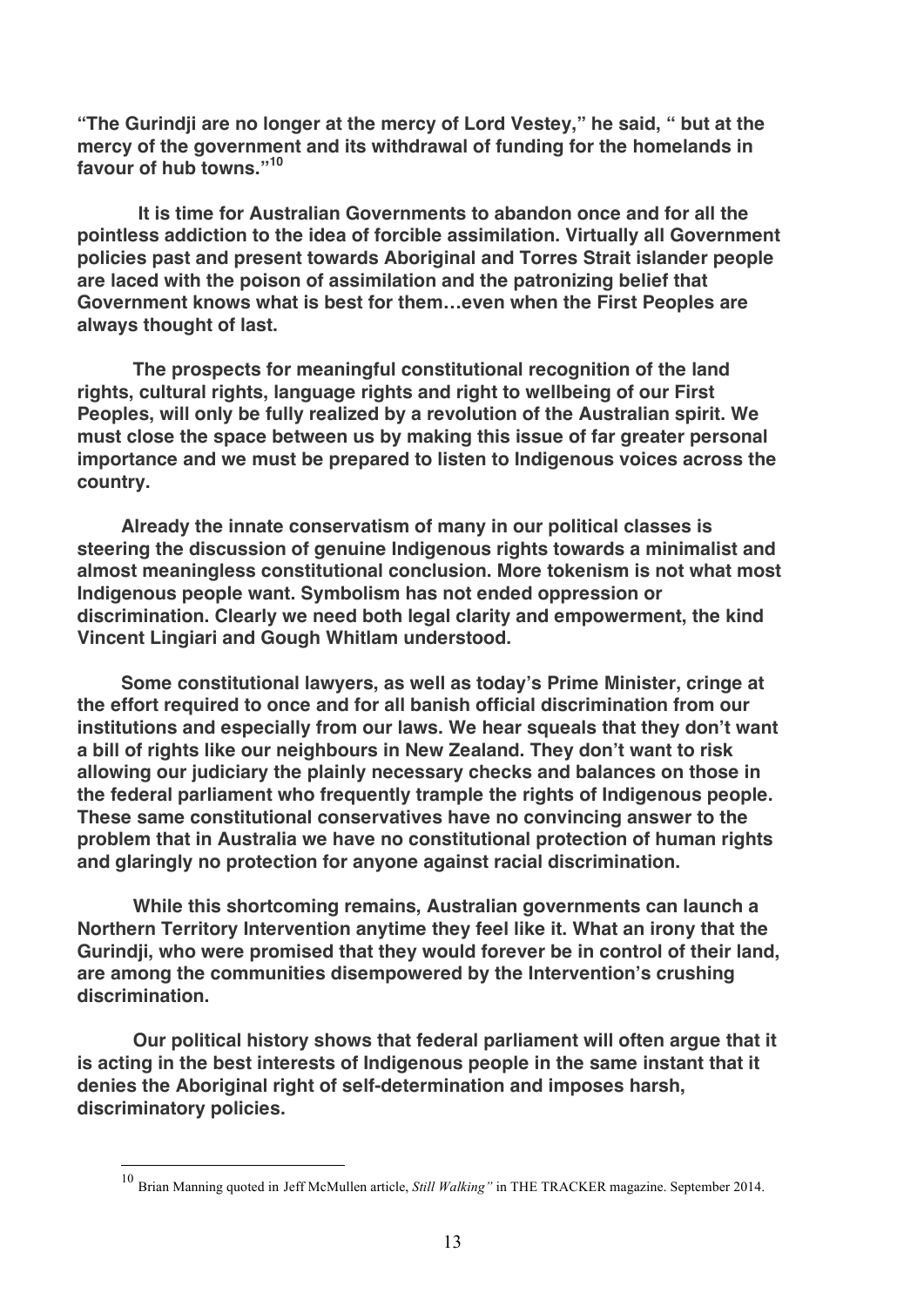**Only a specific non-discrimination clause inserted in the Constitution could prevent the parliament from displaying its conspicuous disregard for international human rights covenants and passing unjust laws whenever some feel like discriminating against Indigenous people.** 

**Given this pattern of discrimination, the anachronistic race powers in the constitution that allow a government to strip voting rights from a group of citizens and the deep historical stain of racism, I say that this** *White Australia*  **constitution is not** *my* **constitution and nor does it represent** *you* **in our multicultural country.**

**In a submission to the Australian Government's Expert Panel on Constitutional Recognition of Indigenous Australians I proposed that**  Australians use the referendum to express a 21<sup>st</sup> century concept of our **nationhood and ban all discrimination based on age, gender, race, religion, culture, disability and sexuality.11 A confident assertion of our determination to ban all forms of discrimination would unify Australians in all of our diversity. By framing the constitutional amendment to apply not to past laws but to the future we would move our constitution into the 21st Century.**

**Overwhelmingly Indigenous people surveyed have said that they want a strong protection against discrimination. According to some opinion polls a**  majority of other Australians say that they too are ready to ban discrimination<sup>12</sup>. **So it appears that only the lack of courage and conviction in Canberra that has dogged this nation for over two centuries on Indigenous issues is threatening to marginalize the genuine Aboriginal priorities.** 

**This underscores the importance of establishing democratically the real views of a majority of Indigenous people, both during this consultative period and through a national body properly constituted and funded to represent their diversity and sovereign status.**

**The stunning simplicity in which ATSIC was swept away and the routine dismissal of advice from the National Congress of Australia's First Peoples or any one of the Government's many appointed advisory bodies, indicates that genuine Indigenous oversight and real influence on policy even by a statutory body will always be limited unless there is an unequivocal, binding legal obligation on Government. If a majority of Australians wants to recognize Indigenous Australians we need to pay heed to their needs and their views in a far more serious way.**

 <sup>11</sup> Jeff McMullen submission to Expert Committee on Constitutional Recognition of Aboriginal and Torres Strait Islander People Submission No 29 at 20. http://www.recognise.org.au/blogs/a-change-of-heart-and-mind-the-wayahead-a-submission-from-jeff-mcmullen/

<sup>12</sup> Opinion polls cited by Professor George Williams in Sydney Morning Herald, *Proposal to give Aboriginal peoples a bigger say may be misplaced.* June 15 2015. Also *Indigenous X Constitutional Recognition Survey.* http://indigenousx.com.au/constitutional-recognition-survey/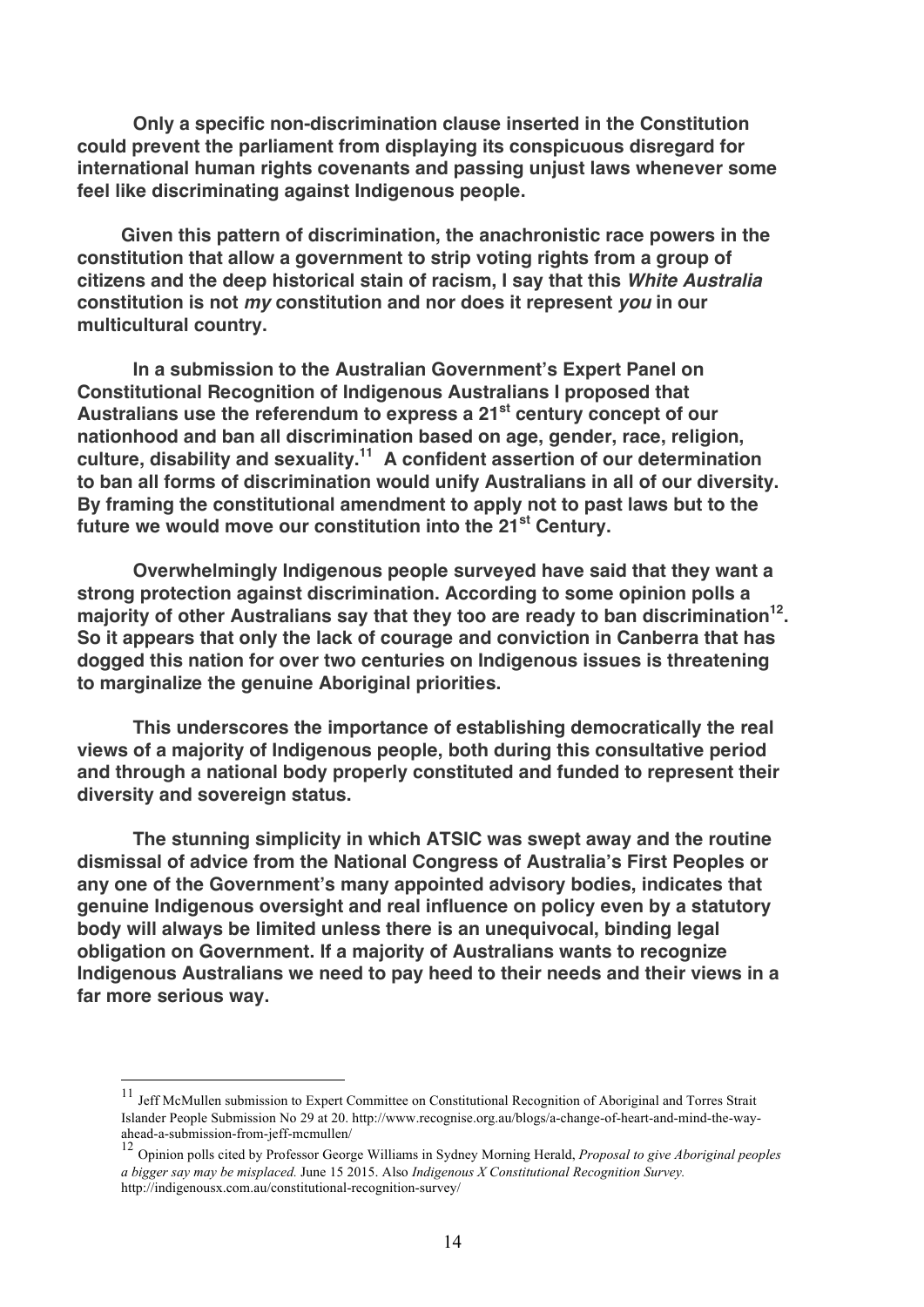**Clearly what Australians are now discussing is far short of the Saami people's serious constitutional recognition by the Governments of Norway, Finland and Sweden. Our national debate also consciously avoids serious consideration of the sovereign-to-sovereign relationship of American Government and Native American nations.** 

**We also seem afraid to recognize where we really stand in the world and how seriously we are judged by United Nations Human Rights authorities because of our persistent discrimination and our failure to uphold our commitment to self-determination.**

**Ultimately Australians must recognize that Aboriginal and Torres Strait Islander sovereignty was never ceded. There was no surrender or no treaty of resolution and so to this extent sovereignty exists regardless of anything written in the Australian constitution. Sovereignty is not something for other Australians to condescendingly bestow. It is there for us to recognize and for Indigenous people to reclaim. No doubt others will follow the lead of those First Nations already asserting sovereignty. For as long as we refuse to acknowledge this historical reality we undermine the chances of finally establishing a foundation of justice for our nation into the future.**

**So let us look ahead constructively. In our Constitution we already have section 105A that could be a useful legal framework guiding Government towards binding agreements on all of the issues of real importance to Indigenous people: Land Rights; compensation for historic injustices; housing; health; education and employment. All of this is doable. So let's be serious about change. I see none of this addressed in the current constitutional discussion because ʻpolitical realities' reduce us to symbolic or incremental change, the kind that Aboriginal people have endured for too long.** 

**In conclusion, a significant change is required, a change in the law, a change in the constitution and a change in our hearts. All of this is doable too.**

**We have the wealth but we need the will to shift empowerment to Aboriginal people.**

**Can we forge a treaty or treaties, recognizing the truth of the past and legally supporting a fair and just future?** 

**Can we rise above our doubts and flaws and in the 21st Century find the full expression of custodianship that Vincent Lingiari cherished?** 

**The Old Man knew that the answer was in the hearts of good men and women who stood together as the** *best of mates***. He never doubted what was right, no matter how long it took or how many tried to buy him off.** 

**The Old Man outlasted all the naysayers because he** *lived* **his value system and he led good people with him on the long road towards equality.**